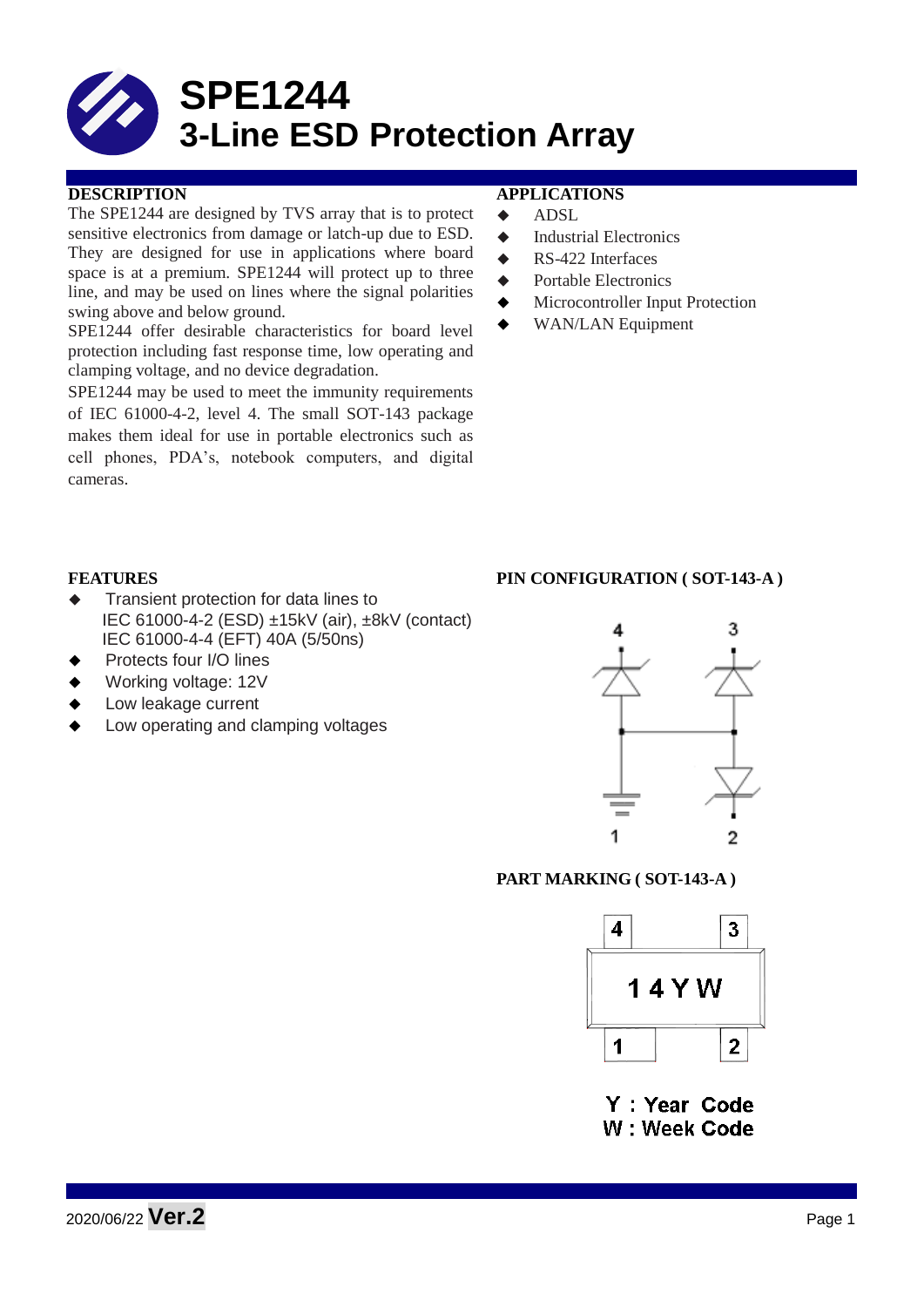

## **ORDERING INFORMATION**

| Package     | <b>Part Marking</b> |  |  |
|-------------|---------------------|--|--|
| $SOT-143-A$ |                     |  |  |
|             |                     |  |  |

 $\frac{1}{2}$  Week Code : A ~ Z( 1 ~ 26); a ~ z( 27 ~ 52)

※ SPE1244S14ARGB : Tape Reel ; Pb – Free ; Halogen – Free

# **ABSOULTE MAXIMUM RATINGS**

(TA=25℃ Unless otherwise noted)

| <b>Parameter</b>                                 | <b>Symbol</b> | <b>Typical</b> | Unit            |
|--------------------------------------------------|---------------|----------------|-----------------|
| Peak Pulse Power ( $tp = 8/20 \mu s$ )           | Ppk           | 250            | W               |
| Maximum Peak Pulse Current ( $tp = 8/20 \mu s$ ) | Ipp           | 8              | A               |
| ESD per IEC $61000 - 4 - 2$ (Air)                | Vpp           | ±15            | KV              |
| ESD per IEC $61000 - 4 - 2$ (Contact)            | Vpp           | $\pm 8$        | KV              |
| <b>Operating Junction Temperature</b>            | Tі            | $-55 \sim 125$ | $\rm ^{\circ}C$ |
| <b>Storage Temperature Range</b>                 | <b>TSTG</b>   | $-55 \sim 150$ | $\rm ^{\circ}C$ |
| <b>Lead Soldering Temperature</b>                | Tī.           | 260 (10sec)    | $\rm ^{\circ}C$ |

# **ELECTRICAL CHARACTERISTICS**

(TA=25℃ Unless otherwise noted)

| <b>Parameter</b>                 | <b>Symbol</b>  | <b>Conditions</b>                                  | Min. | <b>Typ</b> | Max. | Unit         |
|----------------------------------|----------------|----------------------------------------------------|------|------------|------|--------------|
| Reverse Stand – Off<br>Voltage   | <b>VRWM</b>    |                                                    |      |            | 12   | $\mathbf{V}$ |
| <b>Reverse Breakdown Voltage</b> | <b>VBR</b>     | $It = 1mA$                                         | 13.3 |            |      | V            |
| <b>Reverse Leakage Current</b>   | Ir             | $V_{\text{RWM}} = 12V$ , T=25°C                    |      |            |      | μA           |
| <b>Clamping Voltage</b>          | Vc             | Ipp = 1A, tp = $8/20$ μs                           |      |            | 19   | V            |
| <b>Clamping Voltage</b>          | Vc             | $\text{Ipp} = 8A$ , tp = 8/20 µs                   |      |            | 25   | $\bf{V}$     |
| <b>Junction Capacitance</b>      | C <sub>j</sub> | Between I/O Pin and GND<br>$V_R = 0V$ , $f = 1MHz$ |      | 16         | 20   | pF           |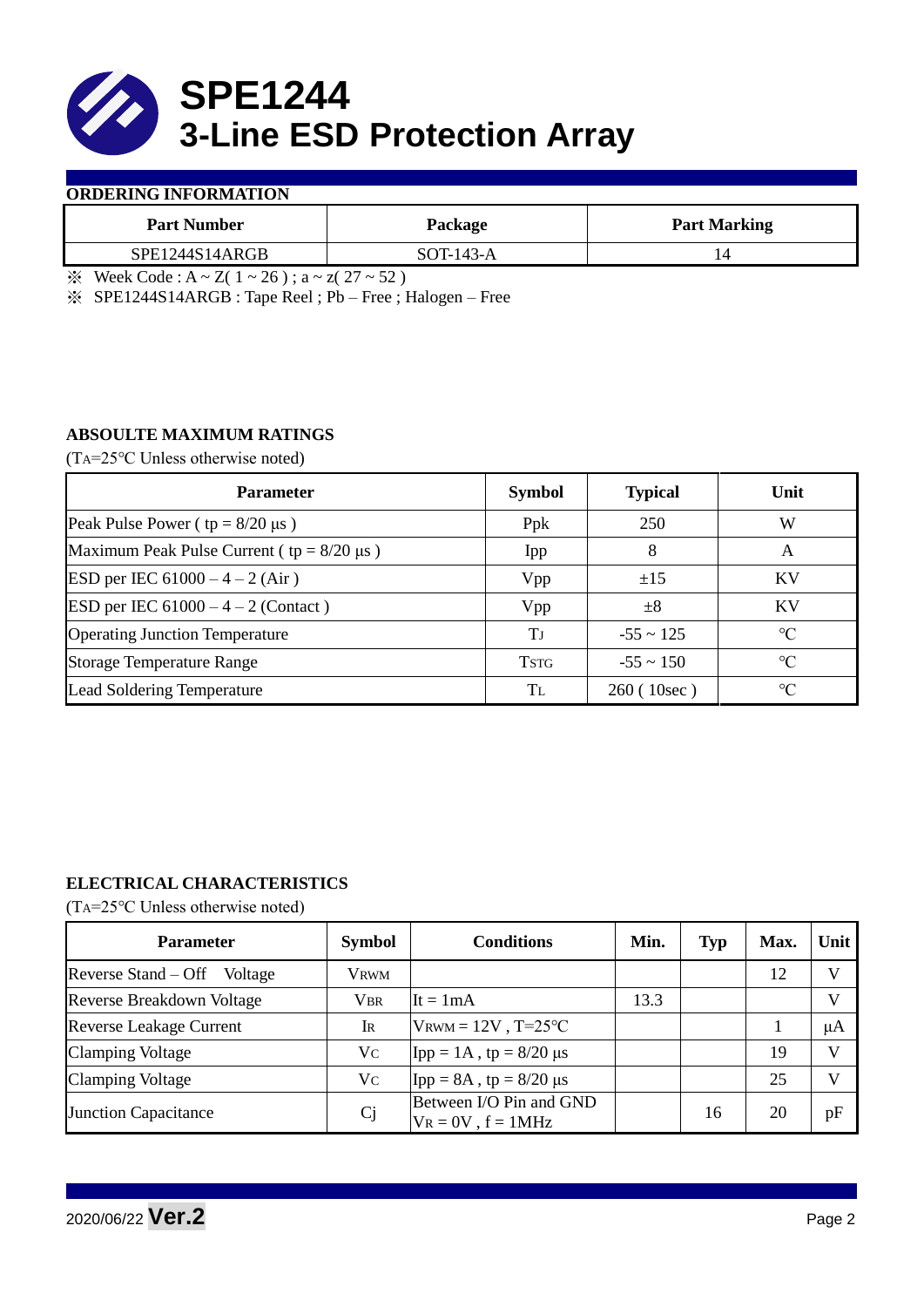

# **TYPICAL CHARACTERISTICS**



2020/06/22 **Ver.2** Page 3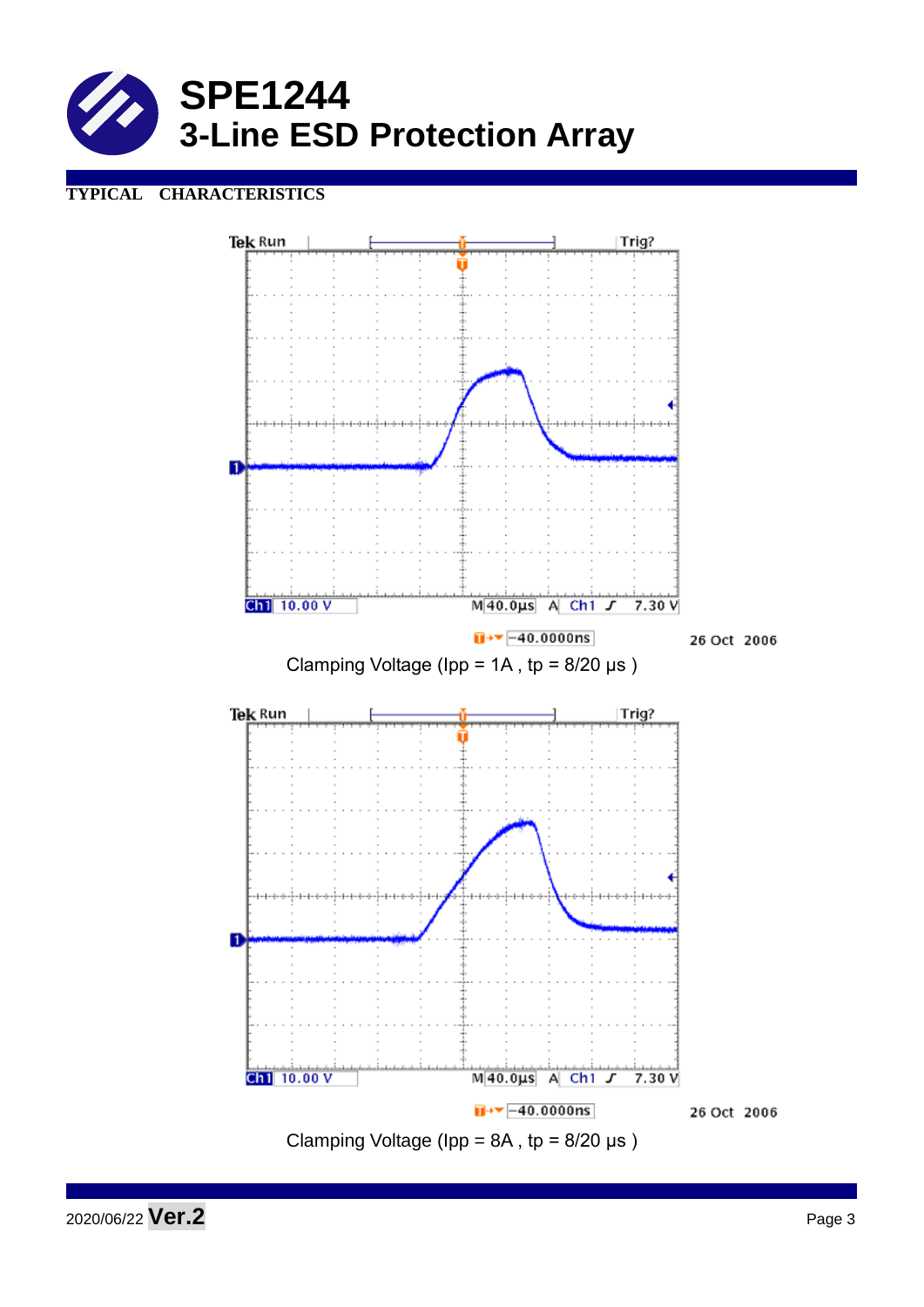

# **TYPICAL CHARACTERISTICS**



**Fig 1 : Junction Capacitance V.S Reverse Voltage Applied Fig 2 : Peak Plus Power V.S Exponential Plus Duration**







**Fig 3 : Clamp Voltage V.S Peak Pulse Current Fig 4 : Forward Voltage Drop V.S Peak Forward**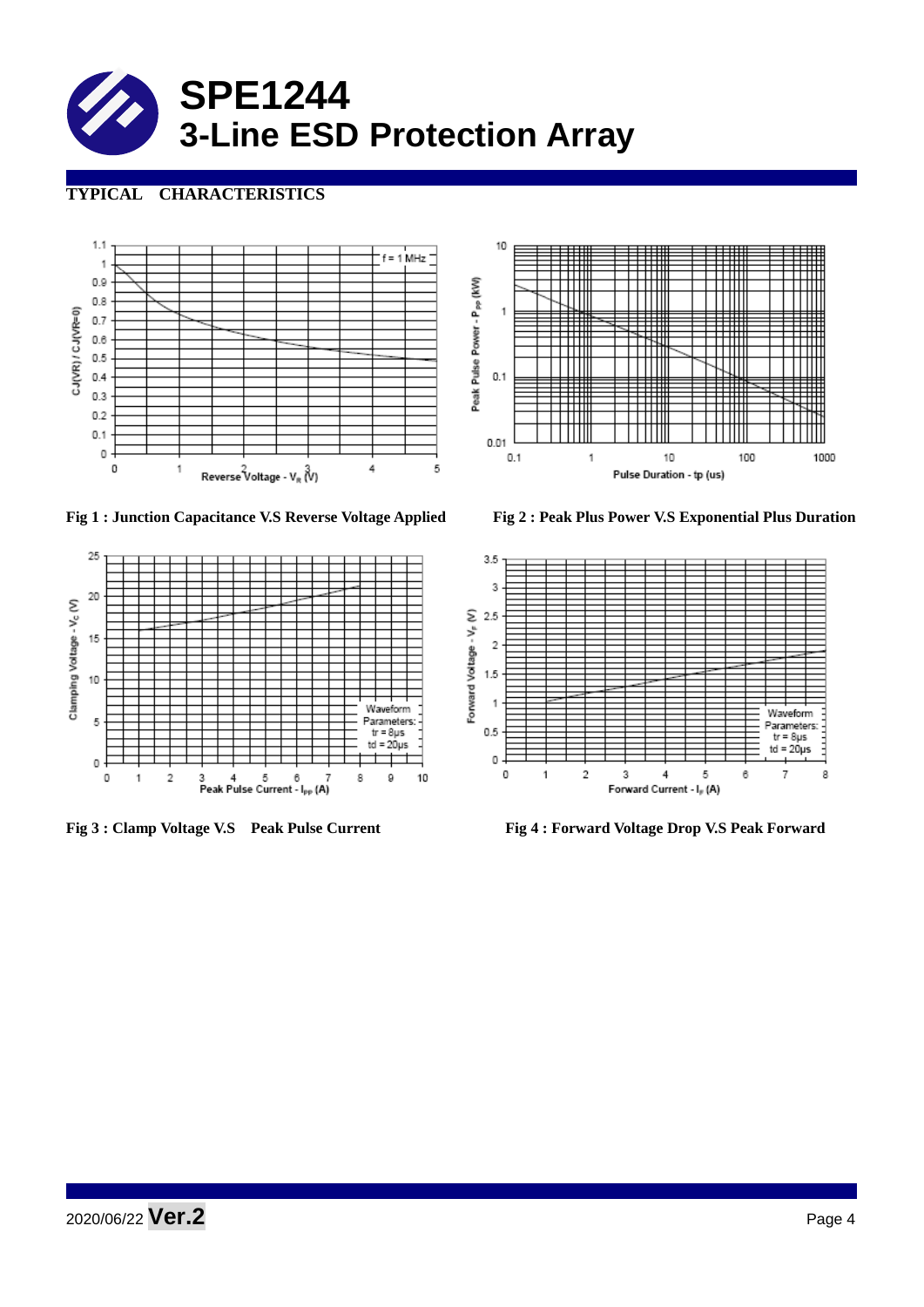

# **APPLICATION NOTE**

# **Device Connection for Protection of Four Data Lines**

SPE1244 is designed to protect up to three data lines. The device is connected as follows:

1. The TVS protection of four I/O lines is achieved by connecting pins 1, 2, 4. Pin 3 are connected to ground. The ground connection should be made directly to the ground plane for best results. The path length is kept as short as possible to reduce the effects of parasitic inductance.



## **Circuit Board Layout Recommendations for Suppression of ESD**

Good circuit board layout is critical for the suppression of ESD induced transients. The following guidelines are recommended:

- 1. Place the TVS near the input terminals or connectors to restrict transient coupling.
- 2. Minimize the path length between the TVS and the protected line.
- 3. Minimize all conductive loops including power and ground loops.
- 4. The ESD transient return path to ground should be kept as short as possible.
- 5. Never run critical signals near board edges.
- 6. Use ground planes whenever possible.